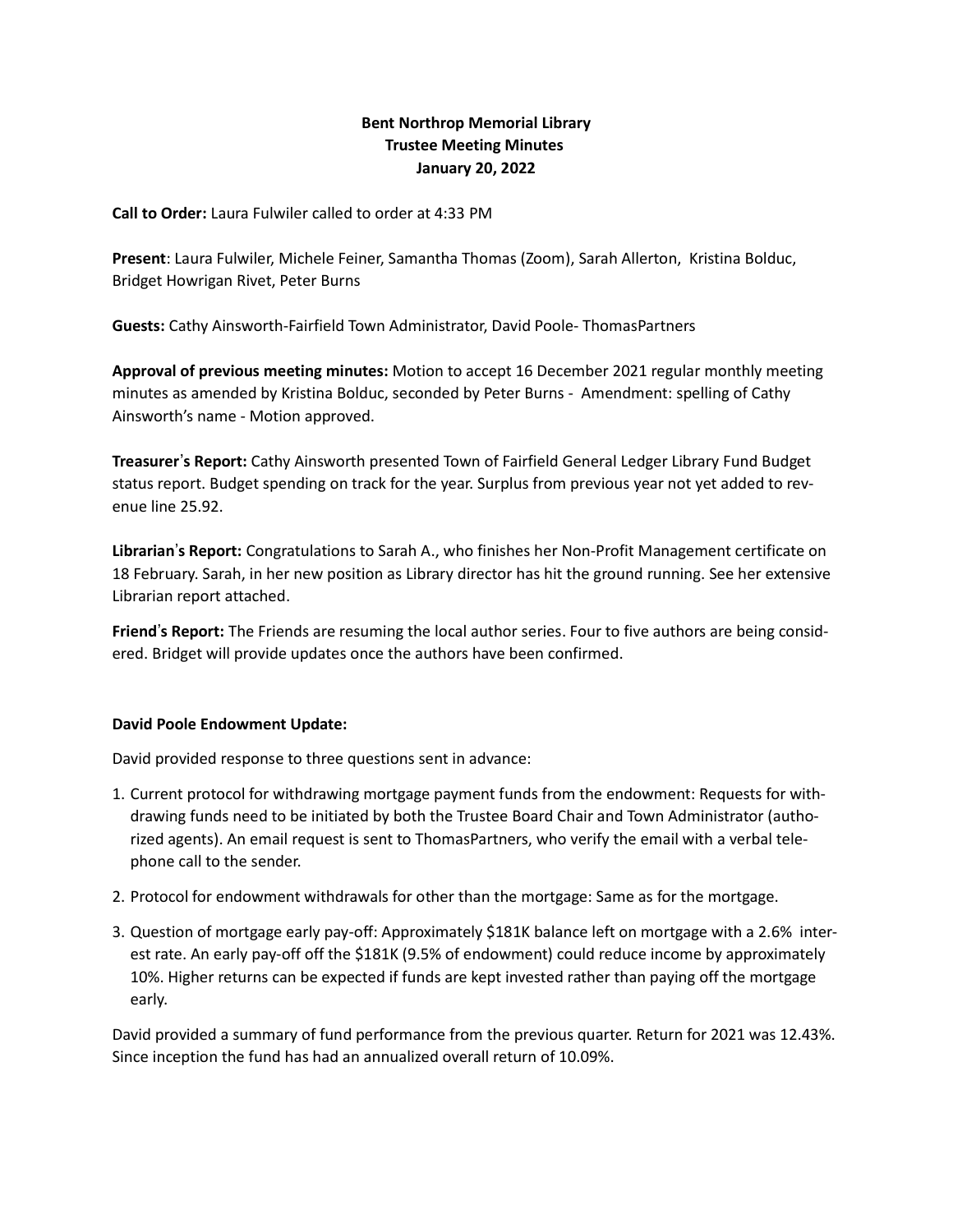Cathy Ainsworth will continue to work with Thomas & Partners to complete the signature transfer forms for making Cathy an authorized agent.

Request for funds, mortgage or otherwise should be made seven working days in advance.

## New Business:

A number of motions were made and voted on. They are listed here under new business:

1. Kristina Bolduc moved, and Michele Feiner seconded, to authorize Cathy Ainsworth, as an authorized agent, to request \$32,168,86 be released from the Charles Schwab BNML Investment Account to the People's Trust Company account for the mortgage payment due on 2/20/22. Motion approved.

2. Motion to authorize \$1615.00 for new Firewall appliance and Network switch: Motion approved.

3. In response to an increase in the Vermont minimum wage to \$12.55, a motion was put forth to increase substitute librarian pay from \$12.50 to \$13.00 hour. Motion approved.

4. Motion to discontinue BNML participation in Children's Internet Protection Act (CIPA) E-Rate Program. The motion was approved.

## Other new business:

1. Kristina Bolduc requested capital fund spending restrictions document from Cathy A.

5. Sarah and Wendy posted a notice for a new Library Trustee to Facebook and FPF. A number of people responded and have been in contact with Laura Fulwiler. The nominees will fill out the appropriate consent form and enter their name on the ballot for Town Meeting day.

6. The 2022 Fairfield Town Meeting will be Australian ballot, with an information meeting scheduled for the night before.

7. If the proposed Library capital reserve fund articles pass, a yearly article for reserve fund spending will be required.

8. In 2018 the Trustees began a discussion regarding endowment spending after the mortgage is paid off in 2027. Bridget Howrigan Rivet suggested the Trustees finish this discussion and come to a decision. Peter Burns reported that the Town Selectboard is interested in hosting the BNML Trustees for a joint meeting to discuss post 2027 endowment spending

#### Executive Session:

Motion to enter executive session by Laura Fulwiler at 6:45PM- motion approved.

BNML's participation in the Children's Internet Protection Act (CIPA) E-Rate Program was discussed. CIPA restrictions do not align with current BNML policies. See motion to discontinue participation.